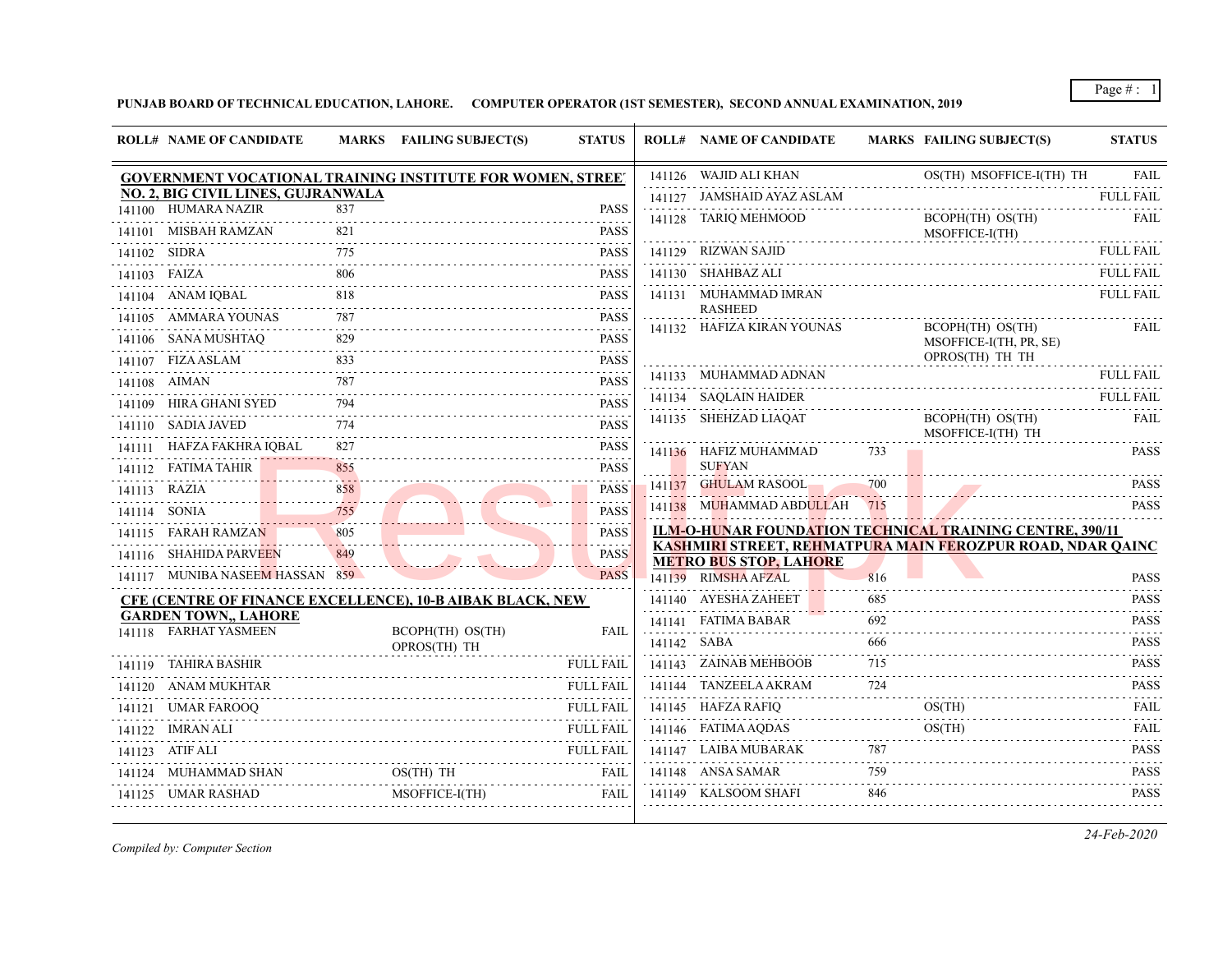**PUNJAB BOARD OF TECHNICAL EDUCATION, LAHORE. COMPUTER OPERATOR (1ST SEMESTER), SECOND ANNUAL EXAMINATION, 2019**

|              | <b>ROLL# NAME OF CANDIDATE</b>           |     | MARKS FAILING SUBJECT(S)<br><b>STATUS</b>                         |                              |        | <b>ROLL# NAME OF CANDIDATE</b>            | <b>MARKS FAILING SUBJECT(S)</b>                              | <b>STATUS</b>                                                       |
|--------------|------------------------------------------|-----|-------------------------------------------------------------------|------------------------------|--------|-------------------------------------------|--------------------------------------------------------------|---------------------------------------------------------------------|
|              | 141150 SAYEDA FARWA FAHEEM               | 758 |                                                                   | <b>PASS</b>                  |        | 141177 MUHAMMAD ARSALAN                   |                                                              | <b>FULL FAIL</b>                                                    |
| 141151 AREEJ |                                          | 638 |                                                                   | <b>PASS</b>                  |        | <b>GHAFOOR</b><br>141178 NAJMA GUL        | 785                                                          | <b>PASS</b>                                                         |
|              | 141152 AQSA BAIG                         | 766 |                                                                   | PASS                         |        | 141179 MUHAMMAD IMRAN                     | 766                                                          | <b>PASS</b>                                                         |
|              | 141153 KOMAL                             | 716 |                                                                   | <b>PASS</b>                  |        |                                           | 736                                                          | <b>PASS</b>                                                         |
|              | 141154 SAIRA AMEEN                       |     | OS(TH) OPROS(TH)                                                  | FAIL                         |        | 141180 ATTA UL MOHSIN                     |                                                              | $- - - - - -$                                                       |
|              | 141155 JAWERIA RAFIQUE                   | 776 |                                                                   | PASS                         |        | 141181 ATTA UR REHMAN                     | 770                                                          | <b>PASS</b>                                                         |
|              | 141156 ASIMA HAYAT                       |     | MSOFFICE-I(TH)                                                    | FAIL                         |        | 141182 KALEEM ULLAH                       | 784                                                          | <b>PASS</b>                                                         |
|              | 141157 TAYYABA NAZIR                     | 778 |                                                                   | $- - - - - -$<br><b>PASS</b> |        | 141183 FARHAT HUSSAIN                     | 780                                                          | <b>PASS</b>                                                         |
|              | 141158 AYESHA AYUB                       | 785 |                                                                   | .<br><b>PASS</b>             |        | 141184 MUHAMMAD USMAN                     | 817                                                          | <b>PASS</b>                                                         |
|              | 141159 BAZLA                             |     | .<br><b>FULL FAIL</b>                                             |                              |        | 141185 SAFDAR IQBAL                       | 801                                                          | <b>PASS</b>                                                         |
|              | 141160 SAMEEN HIJAB                      |     | OS(TH)                                                            | FAIL                         |        | 141186 TASAWAR IQBAL                      | 796                                                          | <b>PASS</b><br>$\alpha$ , $\alpha$ , $\alpha$ , $\alpha$ , $\alpha$ |
|              | 141161 – SYDA IQRA FATIMA                |     |                                                                   | PASS                         | 141187 | MUHAMMAD ASIF                             | 801                                                          | <b>PASS</b>                                                         |
|              | 141162 IQRA BIBI                         | 623 |                                                                   | PASS                         |        | 141188 FAISAL SHABBIR                     | 786                                                          | <b>PASS</b><br>.                                                    |
|              | 141163 AMINA HAYYAT                      | 794 |                                                                   | <b>PASS</b>                  |        | 141189 HIFSA ISHFAQ                       | 819                                                          | <b>PASS</b><br>.                                                    |
|              |                                          |     | <b>GOVERNMENT VOCATIONAL TRAINING INSTITUTE FOR WOMEN, , LAWA</b> |                              |        | 141190 MUHAMMAD ATIF BASHEER 789          |                                                              | <b>PASS</b>                                                         |
|              | 141164 AYESHA TEHREEM                    | 720 |                                                                   | <b>PASS</b>                  |        | 141191 MUHAMMAD UMAR<br><b>HASSAN</b>     | 812                                                          | <b>PASS</b>                                                         |
|              |                                          |     | <b>GOVERNMENT INSTITUTE OF COMMERCE, UPPER PORTON OF GOVT.</b>    |                              |        | 141192 TAIBA KHALID                       | 841                                                          | <b>PASS</b>                                                         |
|              | DEGREE COLLEGE, MADINA TOWN, NOORPURTHAL |     |                                                                   |                              |        | 141193 SANWAL KHAN                        | 778                                                          | <b>PASS</b>                                                         |
|              | 141165 ZEESHAN HASSAN                    | 718 |                                                                   | <b>PASS</b>                  |        | 141194 UBAID ULLAH                        | 773                                                          | <b>PASS</b>                                                         |
|              | 141166 NAQASH ELAHI                      | 763 |                                                                   | <b>PASS</b>                  |        | 141195 SAIMA NAHEED                       | 774                                                          | <b>PASS</b>                                                         |
|              | 141167 MUHAMMAD BILAL                    | 753 |                                                                   | PASS                         |        | 141196 NAJMA SULTAN                       | 738                                                          | <b>PASS</b>                                                         |
|              | 141168 RAMZAN GUL                        | 799 |                                                                   | <b>PASS</b>                  |        | 141197 SAIMA AKRAM                        | 790                                                          | <b>PASS</b>                                                         |
|              | 141169 MUHAMMAD ISMAIL                   | 763 |                                                                   | <b>PASS</b>                  |        | 141198 UMER AKRAM                         | 798                                                          | .<br><b>PASS</b>                                                    |
|              | 141170 AZMAT SHER                        | 828 |                                                                   | <b>PASS</b>                  |        |                                           | <b>BURKLEY COLLEGE OF COMMERCE, SAHIWAL ROAD, INAM ABAD,</b> |                                                                     |
|              | 141171 MUHAMMAD BILAL<br><b>NASEER</b>   | 764 |                                                                   | <b>PASS</b>                  |        | PAKPATTAN SHARIF<br>141199 MUHAMMAD BASIT | 680                                                          | <b>PASS</b>                                                         |
|              | 141172 MUHAMMAD UMAIR                    | 753 |                                                                   | <b>PASS</b>                  |        | 141200 MUHAMMAD KHAN                      | 694                                                          | <b>PASS</b>                                                         |
|              | 141173 MUHAMMAD NAEEM                    | 710 |                                                                   | <b>PASS</b>                  |        | 141201 HAFIZ MUHAMMAD AAMIR               |                                                              | <b>FULL FAIL</b>                                                    |
|              | 141174 IMRAN SHAHZAD                     | 827 |                                                                   | <b>PASS</b>                  |        |                                           | 712                                                          | .                                                                   |
|              | 141175 MUHAMMAD BILAL                    | 800 |                                                                   | .<br>PASS                    |        | 141202 MUHAMMAD AWAIS<br><b>MUSTAFA</b>   |                                                              | <b>PASS</b>                                                         |
|              | 141176 AMAN ULLAH                        | 778 |                                                                   | PASS                         |        |                                           |                                                              |                                                                     |
|              |                                          |     |                                                                   |                              |        |                                           |                                                              |                                                                     |

*Compiled by: Computer Section*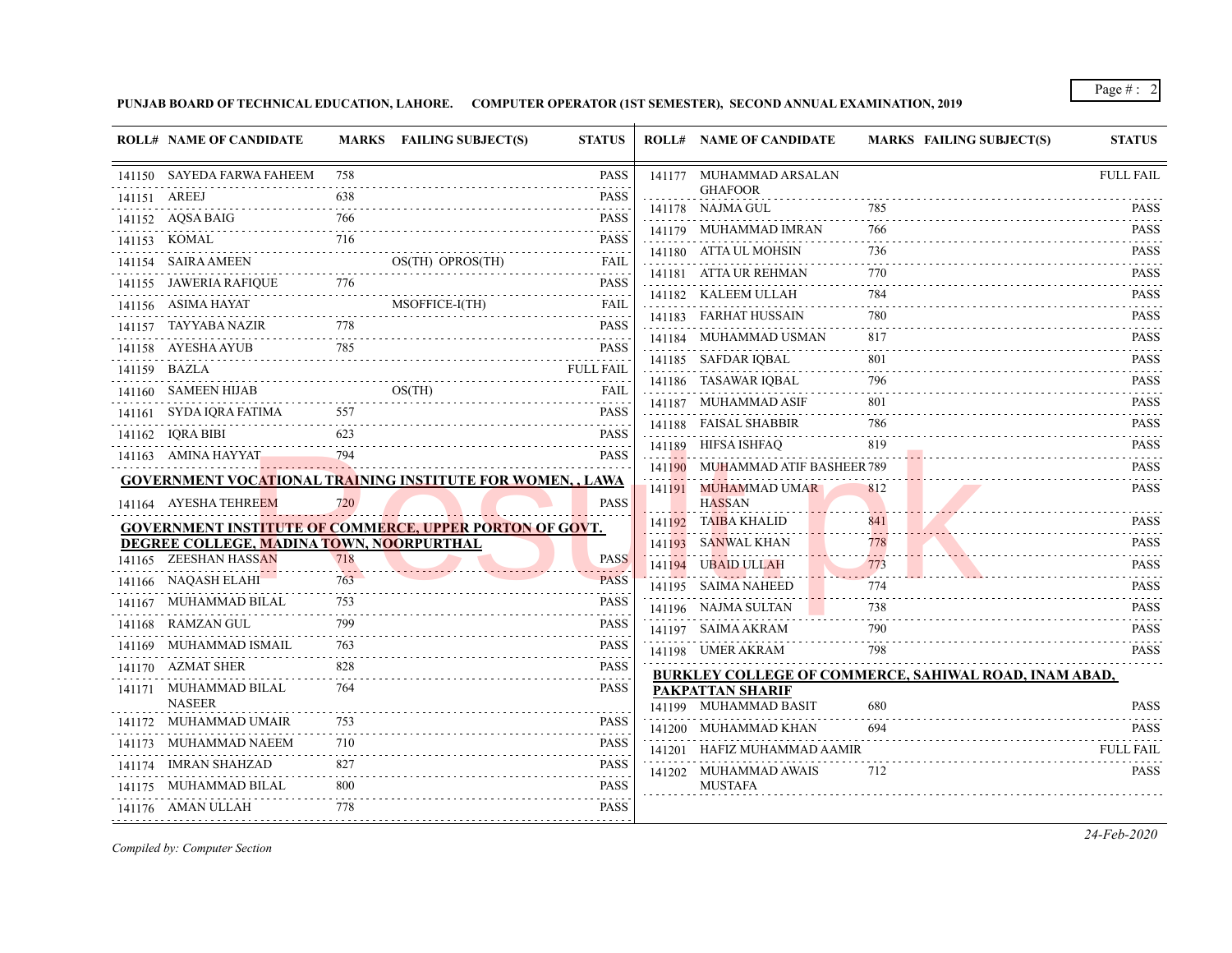## **PUNJAB BOARD OF TECHNICAL EDUCATION, LAHORE. COMPUTER OPERATOR (1ST SEMESTER), SECOND ANNUAL EXAMINATION, 2019**

| 141203 MUHAMMAD HAMZA<br>PASS<br>748<br><b>TABASSUM</b><br>141204 MEHWISH BATOOL<br>653<br><b>PASS</b><br>$\sim$ $\sim$ $\sim$ $\sim$<br>.<br>PASS<br>141205 ASIA FAIZ<br>763<br>141206 HINA SALEEM<br>733<br>PASS<br>$\sim$ $\sim$ $\sim$<br>730<br>141207 JAVARIA NAZIR<br><b>PASS</b><br>.<br><b>GOVERNMENT VOCATIONAL TRAINING INSTITUTE FOR WOMEN,</b><br>RAWALPINDI ROAD, TALAGANG<br>141208 SHAMSA KANWAL<br>PASS<br>809 |  | <b>ROLL# NAME OF CANDIDATE</b> | <b>MARKS</b> FAILING SUBJECT(S) | <b>STATUS</b> | <b>ROLL# NAME OF CANDIDATE</b> | <b>MARKS FAILING SUBJECT(S)</b> | <b>STATUS</b> |
|---------------------------------------------------------------------------------------------------------------------------------------------------------------------------------------------------------------------------------------------------------------------------------------------------------------------------------------------------------------------------------------------------------------------------------|--|--------------------------------|---------------------------------|---------------|--------------------------------|---------------------------------|---------------|
|                                                                                                                                                                                                                                                                                                                                                                                                                                 |  |                                |                                 |               |                                |                                 |               |
|                                                                                                                                                                                                                                                                                                                                                                                                                                 |  |                                |                                 |               |                                |                                 |               |
|                                                                                                                                                                                                                                                                                                                                                                                                                                 |  |                                |                                 |               |                                |                                 |               |
|                                                                                                                                                                                                                                                                                                                                                                                                                                 |  |                                |                                 |               |                                |                                 |               |
|                                                                                                                                                                                                                                                                                                                                                                                                                                 |  |                                |                                 |               |                                |                                 |               |
|                                                                                                                                                                                                                                                                                                                                                                                                                                 |  |                                |                                 |               |                                |                                 |               |
|                                                                                                                                                                                                                                                                                                                                                                                                                                 |  |                                |                                 |               |                                |                                 |               |
|                                                                                                                                                                                                                                                                                                                                                                                                                                 |  |                                |                                 |               |                                |                                 |               |
|                                                                                                                                                                                                                                                                                                                                                                                                                                 |  |                                |                                 |               |                                |                                 |               |
|                                                                                                                                                                                                                                                                                                                                                                                                                                 |  |                                |                                 |               |                                |                                 |               |
|                                                                                                                                                                                                                                                                                                                                                                                                                                 |  |                                |                                 |               |                                |                                 |               |

Page # : 3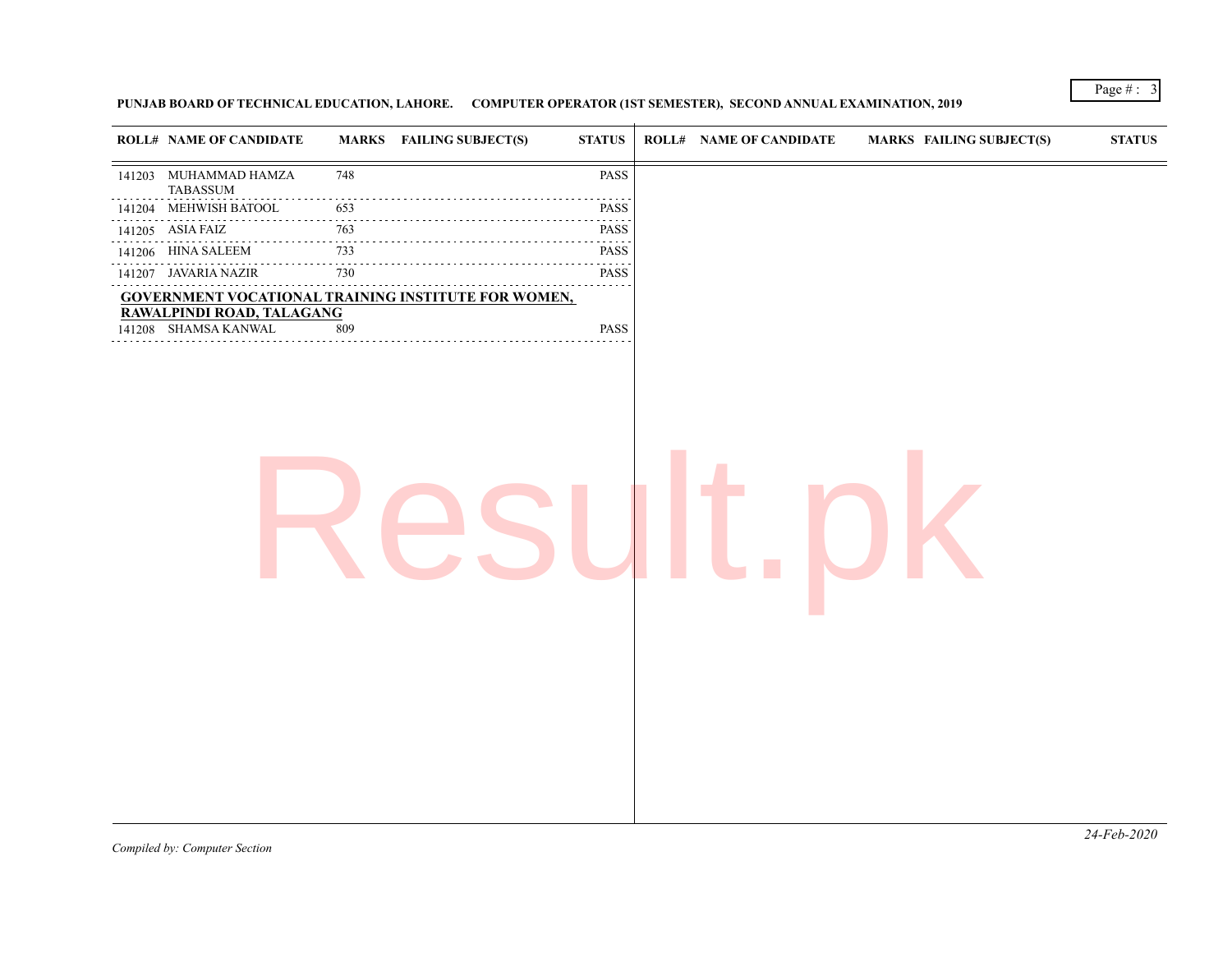**PUNJAB BOARD OF TECHNICAL EDUCATION, LAHORE. COMPUTER OPERATOR (2ND SEMESTER), SECOND ANNUAL EXAMINATION, 2019**

|        | <b>ROLL# NAME OF CANDIDATE</b>  | MARKS FAILING SUBJECT(S)                                        | <b>STATUS</b>                                     | <b>ROLL# NAME OF CANDIDATE</b>          | <b>MARKS FAILING SUBJECT(S)</b>                                  | <b>STATUS</b>                                                                                                                                                                                                                                                                                                                                                                                                                                                                                         |
|--------|---------------------------------|-----------------------------------------------------------------|---------------------------------------------------|-----------------------------------------|------------------------------------------------------------------|-------------------------------------------------------------------------------------------------------------------------------------------------------------------------------------------------------------------------------------------------------------------------------------------------------------------------------------------------------------------------------------------------------------------------------------------------------------------------------------------------------|
|        |                                 | <b>GOVERNMENT VOCATIONAL TRAINING INSTITUTE FOR WOMEN, NEAR</b> |                                                   | 141236 AYESHA                           | $861 + 775 = 1636$                                               | <b>PASS</b>                                                                                                                                                                                                                                                                                                                                                                                                                                                                                           |
|        | <b>DCO HOUSE, ATTOCK</b>        |                                                                 |                                                   | 141237 ZAHIDA BIBI                      | MSOFFICE-II(TH)                                                  | <b>FAIL</b>                                                                                                                                                                                                                                                                                                                                                                                                                                                                                           |
|        | 141209 SUGHRA BATOOL            | $877 + 835 = 1712$                                              | <b>PASS</b><br>د د د د د                          | 141238 MISBAH ASHIQ                     | $842 + 817 = 1659$                                               | <b>PASS</b>                                                                                                                                                                                                                                                                                                                                                                                                                                                                                           |
|        | 141210 SUMIYA BIBI              | $854 + 801 = 1655$                                              | <b>PASS</b>                                       | 141239 IORA ALLAH DITTA                 | $867 + 868 = 1735$                                               | .<br><b>PASS</b>                                                                                                                                                                                                                                                                                                                                                                                                                                                                                      |
|        | 141211 MARYUM JAVED             | $840 + 855 = 1695$                                              | <b>PASS</b>                                       | 141240 MAHAM FATIMA                     | $848 + 837 = 1685$                                               | $\begin{array}{cccccccccccccc} \multicolumn{2}{c}{} & \multicolumn{2}{c}{} & \multicolumn{2}{c}{} & \multicolumn{2}{c}{} & \multicolumn{2}{c}{} & \multicolumn{2}{c}{} & \multicolumn{2}{c}{} & \multicolumn{2}{c}{} & \multicolumn{2}{c}{} & \multicolumn{2}{c}{} & \multicolumn{2}{c}{} & \multicolumn{2}{c}{} & \multicolumn{2}{c}{} & \multicolumn{2}{c}{} & \multicolumn{2}{c}{} & \multicolumn{2}{c}{} & \multicolumn{2}{c}{} & \multicolumn{2}{c}{} & \multicolumn{2}{c}{} & \$<br><b>PASS</b> |
|        | 141212 SUMAIRA FATIMA           | $841 + 792 = 1633$                                              | <b>PASS</b><br>.                                  | 141241 MARYAM                           | $877 + 858 = 1735$                                               | <b>PASS</b>                                                                                                                                                                                                                                                                                                                                                                                                                                                                                           |
| 141213 | TASHMA BIBI                     | $797 + 757 = 1554$<br>.                                         | <b>PASS</b><br>$\sim$ $\sim$ $\sim$ $\sim$ $\sim$ |                                         | <b>GOVERNMENT VOCATIONAL TRAINING INSTITUTE FOR WOMEN, BLOCK</b> |                                                                                                                                                                                                                                                                                                                                                                                                                                                                                                       |
|        | 141214 FARAH NAZ                | $802 + 780 = 1582$                                              | <b>PASS</b>                                       |                                         | NO. 9 NEAR D.H.Q HOSPITAL RAILWAY ROAD, DERA GHAZI KHAN          |                                                                                                                                                                                                                                                                                                                                                                                                                                                                                                       |
|        | 141215 REHANA KOUSAR            | $879 + 782 = 1661$<br>.                                         | <b>PASS</b>                                       | 141242 NUZHAT GHAFOOR                   | $852 + 837 = 1689$                                               | <b>PASS</b>                                                                                                                                                                                                                                                                                                                                                                                                                                                                                           |
|        | 141216 AMNA NAWAZ               | $825 + 674 = 1499$                                              | <b>PASS</b>                                       | 141243 ROOMA GUL SHER                   | $814 + 760 = 1574$                                               | <b>PASS</b><br>.                                                                                                                                                                                                                                                                                                                                                                                                                                                                                      |
|        | 141217 TANZEEHA                 | $848 + 846 = 1694$                                              | <b>PASS</b>                                       | 141244 ANAM ZAHRA                       | $777 + 758 = 1535$                                               | <b>PASS</b><br>.                                                                                                                                                                                                                                                                                                                                                                                                                                                                                      |
|        | 141218 TEHSEEN TABASUM          | $797 + 769 = 1566$<br>.                                         | <b>PASS</b><br>.                                  | 141245 AQSA FARID QURESHI               | $770 + 724 = 1494$                                               | <b>PASS</b>                                                                                                                                                                                                                                                                                                                                                                                                                                                                                           |
|        | 141219 MAFREEN                  | $842 + 804 = 1646$                                              | <b>PASS</b>                                       | 141246 IORA SHAHID                      | $882 + 866 = 1748$                                               | <b>PASS</b>                                                                                                                                                                                                                                                                                                                                                                                                                                                                                           |
|        | 141220 SUMAIRA WAHEED           | $842 + 809 = 1651$                                              | <b>PASS</b>                                       | 141247 ZAHRA BIBI                       | $805 + 774 = 1579$                                               | <b>PASS</b>                                                                                                                                                                                                                                                                                                                                                                                                                                                                                           |
|        | 141221 KANWAL SHEHZADI          | $833 + 755 = 1588$                                              | <b>PASS</b>                                       | 141248 SAMINA GULL                      | $834 + 803 = 1637$                                               | .<br><b>PASS</b>                                                                                                                                                                                                                                                                                                                                                                                                                                                                                      |
|        |                                 | GOVERNMENT VOCATIONAL TRAINING INSTITUTE FOR WOMEN, RAJA        |                                                   | 141249 AREEJ ABSAR                      | $836 + 818 = 1654$                                               | <b>PASS</b>                                                                                                                                                                                                                                                                                                                                                                                                                                                                                           |
|        | WALA NEAR BANDH MASJID, CHINIOT |                                                                 |                                                   | 141250 TATHEER ZAHRA                    | $782 + 739 = 1521$                                               | .<br><b>PASS</b>                                                                                                                                                                                                                                                                                                                                                                                                                                                                                      |
|        | 141222 ASIA PARVEEN             | $806 + 814 = 1620$                                              | <b>PASS</b>                                       | 141251 AMNA KHAN                        | $719 + 698 = 1417$                                               | $\omega$ is a second or $\omega$<br><b>PASS</b>                                                                                                                                                                                                                                                                                                                                                                                                                                                       |
|        | 141223 NAZIA NASIR              | $871 + 825 = 1696$<br>.                                         | <b>PASS</b><br>.                                  | 141252 SHAHAR BANO                      | $774 + 713 = 1487$                                               | <b>PASS</b>                                                                                                                                                                                                                                                                                                                                                                                                                                                                                           |
|        | 141224 FARZANA RASHEED          | $830 + 793 = 1623$<br>.                                         | <b>PASS</b><br>. <i>. .</i>                       | 141253 KAINAT TANVIR                    | .<br>$863 + 840 = 1703$                                          | .<br><b>PASS</b>                                                                                                                                                                                                                                                                                                                                                                                                                                                                                      |
|        | 141225 UZMA ABID                | $839 + 795 = 1634$                                              | <b>PASS</b>                                       | 141254 SHABNUM JAFFER                   | $843 + 833 = 1676$                                               | .<br><b>PASS</b>                                                                                                                                                                                                                                                                                                                                                                                                                                                                                      |
|        | 141226 RIFFAT LIAQAT            | $834 + 833 = 1667$                                              | <b>PASS</b>                                       | 141255 MEHVISH EJAZ                     | $764 + 780 = 1544$                                               | .<br><b>PASS</b>                                                                                                                                                                                                                                                                                                                                                                                                                                                                                      |
|        | 141227 SABA SALEEM              | $862 + 859 = 1721$                                              | <b>PASS</b><br>.                                  | 141256 MERYAM AFZAL                     | $644 + 686 = 1330$                                               | <b>PASS</b>                                                                                                                                                                                                                                                                                                                                                                                                                                                                                           |
|        | 141228 MAHWISH PARVEEN          | $820 + 814 = 1634$                                              | <b>PASS</b><br>.                                  | 141257 ALEENA KALEEM                    | $804 + 813 = 1617$                                               | .<br><b>PASS</b>                                                                                                                                                                                                                                                                                                                                                                                                                                                                                      |
|        | 141229 FARZANA LIQAT            | $831 + 842 = 1673$                                              | <b>PASS</b>                                       | 141258 SHAZIA NAWAZ                     | $776 + 761 = 1537$                                               | .<br><b>PASS</b>                                                                                                                                                                                                                                                                                                                                                                                                                                                                                      |
|        | 141230 RIFFAT                   | $835 + 804 = 1639$                                              | <b>PASS</b>                                       | 141259 UJALA ZAFAR                      | $871 + 830 = 1701$                                               | $-1 - 1 - 1 - 1$<br><b>PASS</b>                                                                                                                                                                                                                                                                                                                                                                                                                                                                       |
|        | 141231 SANA BIBI                | $830 + 806 = 1636$                                              | <b>PASS</b>                                       | 141260 ROHI BANO                        | $710 + 680 = 1390$                                               | <b>PASS</b>                                                                                                                                                                                                                                                                                                                                                                                                                                                                                           |
|        |                                 | $847 + 836 = 1683$                                              | .<br><b>PASS</b>                                  | 141261 AINA AMBREEN                     | $643 + 654 = 1297$                                               | <b>PASS</b>                                                                                                                                                                                                                                                                                                                                                                                                                                                                                           |
|        | 141233 SAJIDA                   | $862 + 815 = 1677$                                              | .<br><b>PASS</b>                                  |                                         |                                                                  |                                                                                                                                                                                                                                                                                                                                                                                                                                                                                                       |
|        | 141234 ASIA ASLAM               | $865 + 804 = 1669$                                              | .<br><b>PASS</b>                                  | <b>MAHDI HOUSE 4 CIVIL LINE, JHELUM</b> | GOVERNMENT VOCATIONAL TRAINING INSTITUTE FOR WOMEN, NEAR         |                                                                                                                                                                                                                                                                                                                                                                                                                                                                                                       |
|        | 141235 BUSHRA                   | MSOFFICE-II(TH)                                                 | <b>FAIL</b>                                       | 141262 BUSHRA TAUSEEF                   | $870 + 789 = 1659$                                               | <b>PASS</b>                                                                                                                                                                                                                                                                                                                                                                                                                                                                                           |

*Compiled by: Computer Section*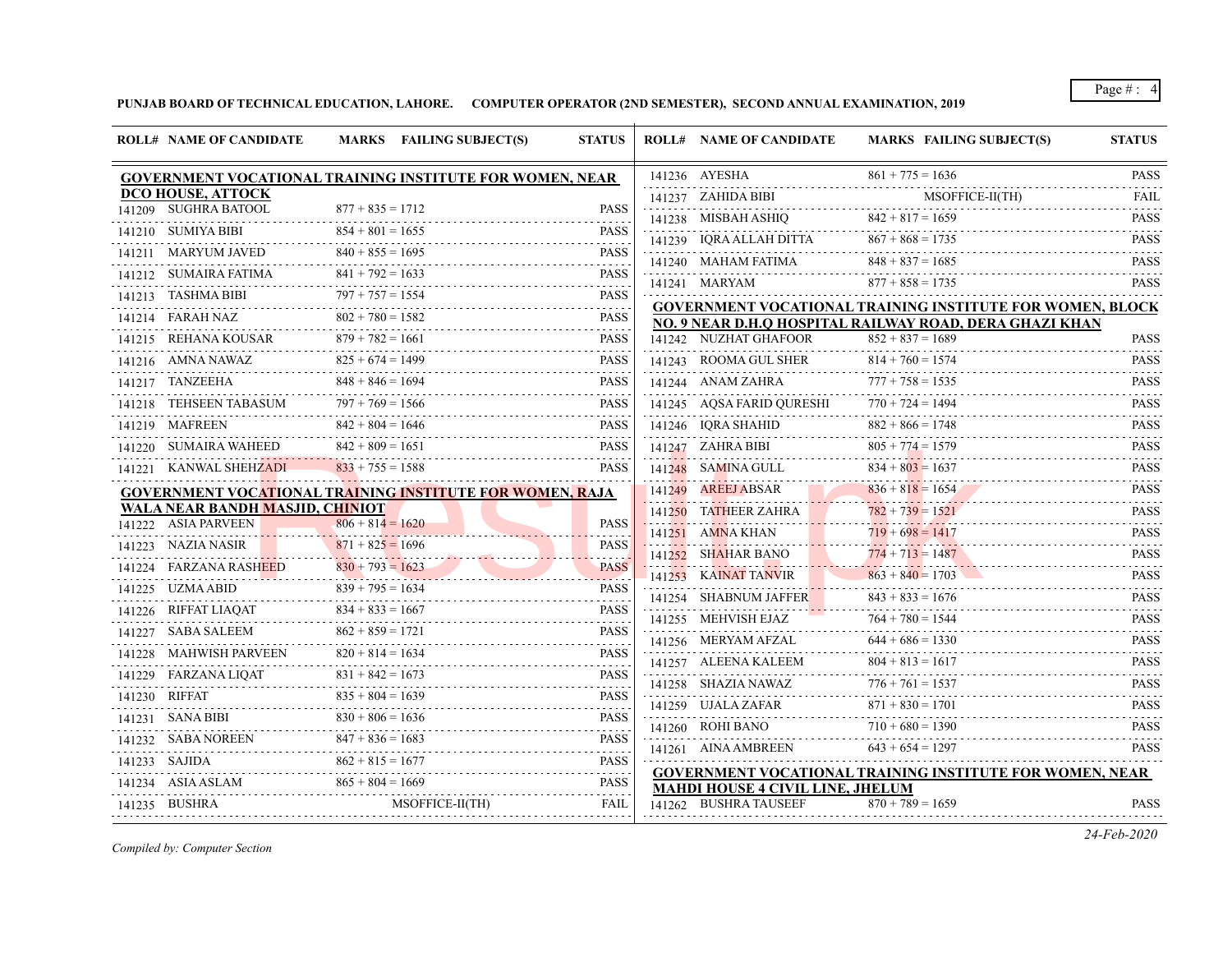**PUNJAB BOARD OF TECHNICAL EDUCATION, LAHORE. COMPUTER OPERATOR (2ND SEMESTER), SECOND ANNUAL EXAMINATION, 2019**

| <b>ROLL# NAME OF CANDIDATE</b>                            | MARKS FAILING SUBJECT(S)                                                                                                                                              | <b>STATUS</b> | <b>ROLL# NAME OF CANDIDATE</b> | MARKS FAILING SUBJECT(S)                                                          | <b>STATUS</b>                                 |
|-----------------------------------------------------------|-----------------------------------------------------------------------------------------------------------------------------------------------------------------------|---------------|--------------------------------|-----------------------------------------------------------------------------------|-----------------------------------------------|
|                                                           | $878 + 818 = 1696$<br>141263 SYEDA SABA ZIA $878 + 818 = 1696$ PASS                                                                                                   | <b>PASS</b>   | 141291 MUHAMMAD USMAN          | Fail In 1St Semester + 624                                                        | <b>RL 1ST SEMESTER</b>                        |
| 141264 LAIBA                                              | $895 + 810 = 1705$<br>141264 LAIBA $895 + 810 = 1705$ PASS                                                                                                            | <b>PASS</b>   |                                | 141292 AISAAM TARIQ MSOFFICE-II(TH) FAIL                                          |                                               |
|                                                           | 141265 IQRA SHAHEZADI 914 + 840 = 1754 PASS                                                                                                                           | <b>PASS</b>   |                                | 141293 WAQAS ALI MSOFFICE-II(TH)                                                  | <b>FAIL</b>                                   |
|                                                           | 141266 SADIA NOREEN $882 + 747 = 1629$ PASS                                                                                                                           | <b>PASS</b>   |                                | <b>ILM-O-HUNAR FOUNDATION TECHNICAL TRAINING CENTRE, 390/11</b>                   |                                               |
|                                                           | 141267 AYESHA BIBI $917 + 879 = 1796$ PASS                                                                                                                            |               |                                | KASHMIRI STREET, REHMATPURA MAIN FEROZPUR ROAD, NDAR QAINC                        |                                               |
|                                                           |                                                                                                                                                                       |               | <b>METRO BUS STOP, LAHORE</b>  |                                                                                   |                                               |
|                                                           | 141268 ATIQA AMJAD 894 + 785 = 1679 PASS<br>141269 AMINA BIBI 893 + 790 = 1683 PASS                                                                                   |               |                                | 141294 SHEEZA BUTT MSOFFICE-II(TH) FAIL                                           |                                               |
|                                                           | 141270 SAIRA MASOOD 896 + 831 = 1727 PASS                                                                                                                             |               | 141296 BAZLA                   | 141295 AYESHA JAVAID $826 + 656 = 1482$ PASS                                      | <b>FULL FAIL</b>                              |
|                                                           | 141271 ALEESHA SALEEM $880 + 743 = 1623$ PASS                                                                                                                         |               |                                | 141296 BAZLA FULL FAIL                                                            |                                               |
|                                                           | 141272 AQSA RASHID 911 + 816 = 1727 PASS                                                                                                                              |               |                                | 141297 SAMEEN HIJAB Fail In 1St Semester + 669 RL 1ST SEMESTER                    |                                               |
|                                                           | $\begin{tabular}{ll} \bf 141273 & LARAIB ISMAIL & TH & FAIL \\ \hline \end{tabular}$                                                                                  |               |                                | 141298 ROTIBA $699 + 743 = 1442$ PASS                                             |                                               |
|                                                           | 141274 MUQADUS SAGHIR $888 + 746 = 1634$ PASS                                                                                                                         |               |                                | 141299 KIRAN JAMAL DIN 836 + 797 = 1633 PASS PASS                                 |                                               |
|                                                           |                                                                                                                                                                       |               | 141301 IQRA BIBI               | 141300 SYDA IQRA FATIMA $557 + 589 = 1146$ PASS                                   |                                               |
|                                                           | $141275 \t\t\tMUTIBA TAHIR \t\t\t\t896 + 781 = 1677 \t\t\tPASS141276 \t\tNIMRAH \t\t\t873 + 773 = 1646 \t\t\tPASS141276 \t\tNIMRAH \t\t\t873 + 773 = 1646 \t\t\tPASS$ |               | 141302 TEHMINA MUBARIK         | $623 + 740 = 1363$ PASS                                                           |                                               |
|                                                           | 141277 SYEDA SANA ZAREEN $881 + 764 = 1645$ PASS                                                                                                                      |               | 141303 AMINA HAYYAT            | 141302 TEHMINA MUBARIK $793 + 737 = 1530$ PASS PASS                               |                                               |
|                                                           | 141278 ALEEZA NAEEM TH                                                                                                                                                | FAIL          |                                | $794 + 736 = 1530$ PASS                                                           |                                               |
|                                                           | <b>CFE (CENTRE OF FINANCE EXCELLENCE), 10-B AIBAK BLACK, NEW</b>                                                                                                      |               |                                | 141304 RAMISHA $768 + 736 = 1504$ PASS                                            |                                               |
| <b>GARDEN TOWN,, LAHORE</b>                               |                                                                                                                                                                       |               |                                | 141305 AREEJ FATIMA $666 + 637 = 1303$ PASS<br>141306 SABA NISAR 830 + 735 = 1565 | <b>PASS</b>                                   |
| 141279 SANA FATIMA                                        | $849 + 719 = 1568$                                                                                                                                                    | <b>PASS</b>   |                                | <b>GOVERNMENT VOCATIONAL TRAINING INSTITUTE FOR WOMEN,, LAWA</b>                  |                                               |
| 141280 FIZA RAZA                                          | 11280 FIZA RAZA MSOFFICE-II(TH) FAIL                                                                                                                                  | <b>FAIL</b>   |                                |                                                                                   |                                               |
|                                                           |                                                                                                                                                                       | FAIL          | 141307 SHABANA NAZ             | $856 + 887 = 1743$                                                                | <b>PASS</b>                                   |
| 141282 HAFIZ MUHAMMAD $733 + 674 = 1407$<br><b>SUFYAN</b> |                                                                                                                                                                       | <b>PASS</b>   | 141308 AYESHA TEHREEM          | $720 + 787 = 1507$<br>141308 AYESHA TEHREEM $720 + 787 = 1507$ PASS               |                                               |
| 141283 MUHAMMAD ARSLAN $740 + 700 = 1440$                 | 41283 MUHAMMAD ARSLAN 740 + 700 = 1440 PASS                                                                                                                           |               | 141309 RIFFAT PERVEEN          | $734 + 826 = 1560$<br>141309 RIFFAT PERVEEN $734 + 826 = 1560$ PASS               |                                               |
|                                                           | 141284 GHULAM RASOOL $700 + 632 = 1332$ PASS                                                                                                                          |               |                                | 141310 SHAISTA AMBREEN $808 + 834 = 1642$ PASS PASS                               |                                               |
|                                                           | 141285 HAMID ALI $741 + 676 = 1417$ PASS                                                                                                                              |               |                                | 141311 RAHEELA NAWAZ FULL FAIL FULL FAIL FULL FAIL                                |                                               |
|                                                           | 141286 TANVEER KASHIF MSOFFICE-II(TH) FAIL                                                                                                                            |               |                                | 141312 ASMA BATOOL $804 + 793 = 1597$ PASS                                        |                                               |
|                                                           | 141287 AAMIR SHAHZAD $823 + 683 = 1506$ PASS                                                                                                                          |               |                                | 141313 HASEEBA RUBAB $757 + 795 = 1552$ PASS                                      |                                               |
|                                                           | 141288 MUHAMMAD ABDULLAH MSOFFICE-II(TH) FAIL                                                                                                                         |               |                                | 141314 BIBI ASIA $746 + 794 = 1540$ PASS                                          |                                               |
| 141289 ANJUM ALI                                          | 41289 ANJUM ALI $771 + 660 = 1431$ PASS                                                                                                                               | <b>PASS</b>   |                                | 141315 SOBIA SIKANDAR $764 + 792 = 1556$ PASS                                     |                                               |
|                                                           | 141290 MUHAMMAD ARSLAN MSOFFICE-II(TH) FAIL                                                                                                                           |               | 141316 NASREEN AKHTAR          | $721 + 754 = 1475$                                                                | and the company of the company<br><b>PASS</b> |

*Compiled by: Computer Section*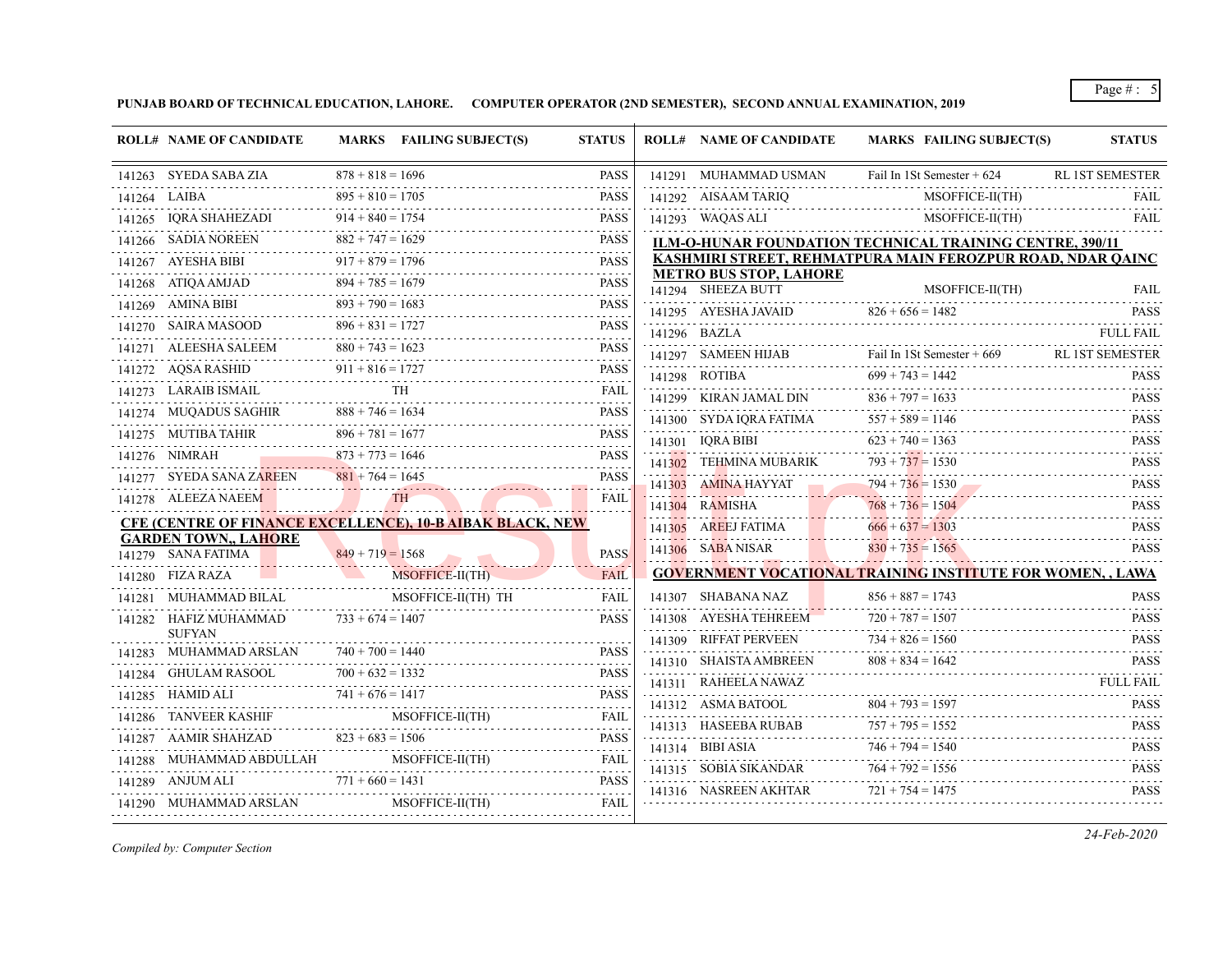**PUNJAB BOARD OF TECHNICAL EDUCATION, LAHORE. COMPUTER OPERATOR (2ND SEMESTER), SECOND ANNUAL EXAMINATION, 2019**

| <b>ROLL# NAME OF CANDIDATE</b>                                     |                                    | MARKS FAILING SUBJECT(S)                                   | <b>STATUS</b>                                                                                                                                                                                                                                                                                                                                                                                                                                       | <b>ROLL# NAME OF CANDIDATE</b>                | <b>MARKS FAILING SUBJECT(S)</b>                       | <b>STATUS</b>                  |
|--------------------------------------------------------------------|------------------------------------|------------------------------------------------------------|-----------------------------------------------------------------------------------------------------------------------------------------------------------------------------------------------------------------------------------------------------------------------------------------------------------------------------------------------------------------------------------------------------------------------------------------------------|-----------------------------------------------|-------------------------------------------------------|--------------------------------|
| 141317 MISBAH SHAHEEN                                              | $876 + 892 = 1768$                 |                                                            | <b>PASS</b>                                                                                                                                                                                                                                                                                                                                                                                                                                         | 141342 FARZANA KOUSAR                         | $781 + 808 = 1589$                                    | <b>PASS</b>                    |
| 141318 MISBAH NOOR                                                 | .<br>$759 + 803 = 1562$            |                                                            | <b>PASS</b>                                                                                                                                                                                                                                                                                                                                                                                                                                         | 141343 RUKHSANA PARVEEN                       | $785 + 829 = 1614$                                    | .<br><b>PASS</b>               |
| 141319 MEHWISH ABBAS                                               | $753 + 783 = 1536$                 |                                                            | <b>PASS</b>                                                                                                                                                                                                                                                                                                                                                                                                                                         | 141344 NIDA BATOOL                            | $802 + 811 = 1613$                                    | <b>PASS</b>                    |
|                                                                    |                                    | <b>GOVERNMENT VOCATIONAL TRAINING INSTITUTE FOR WOMEN,</b> |                                                                                                                                                                                                                                                                                                                                                                                                                                                     | 141345 FOZIA RAFIQUE                          | $831 + 819 = 1650$                                    | 2.2.2.2.2.1<br><b>PASS</b>     |
| SHERMAN KHEL, MIANWALI, MIANWALI                                   |                                    |                                                            |                                                                                                                                                                                                                                                                                                                                                                                                                                                     | 141346 MUNAWAR SULTANA                        | $829 + 791 = 1620$                                    | <b>PASS</b><br><u>.</u>        |
| 141320 AMBER                                                       |                                    | MSOFFICE-II(TH, PR)<br>I&E-MAIL(TH, PR) NC(TH, PR)         | <b>FAIL</b>                                                                                                                                                                                                                                                                                                                                                                                                                                         | 141347 SAWAERA YOUNAS                         | $843 + 833 = 1676$                                    | <b>PASS</b>                    |
|                                                                    |                                    | INPAGE(PR) TH TH TH                                        |                                                                                                                                                                                                                                                                                                                                                                                                                                                     | 141348 MAHVISH BIBI                           | $832 + 837 = 1669$                                    | .<br><b>PASS</b>               |
| 141321 SADIA JAVED                                                 | $899 + 836 = 1735$                 |                                                            | <b>PASS</b>                                                                                                                                                                                                                                                                                                                                                                                                                                         | 141349 MUHAMMAD ASAD                          | $774 + 764 = 1538$                                    | والمالم لمالمان<br><b>PASS</b> |
| 141322 KAINAT FATIMA                                               | $814 + 711 = 1525$                 |                                                            | <b>PASS</b>                                                                                                                                                                                                                                                                                                                                                                                                                                         | 141350 MUHAMMAD FAISAL                        | $833 + 807 = 1640$                                    | <b>PASS</b>                    |
| 141323 MUBINA SHAHEEN                                              | $661 + 646 = 1307$                 |                                                            | <b>PASS</b>                                                                                                                                                                                                                                                                                                                                                                                                                                         | 141351 MUHAMMAD NAEEEM                        | $793 + 765 = 1558$                                    | <b>PASS</b>                    |
| 141324 RAMSHA SAMAN<br>KAMSHA SAMAN                                | $798 + 712 = 1510$<br>.            |                                                            | <b>PASS</b>                                                                                                                                                                                                                                                                                                                                                                                                                                         | 141352 MUHAMMAD ABU SUFIAN $775 + 779 = 1554$ |                                                       | 2.2.2.2.2.3<br><b>PASS</b>     |
| 141325 ANAM FATIMA                                                 | $910 + 855 = 1765$                 |                                                            | <b>PASS</b>                                                                                                                                                                                                                                                                                                                                                                                                                                         | 141353 SHERAZ AMEER                           | $813 + 763 = 1576$                                    | .<br><b>PASS</b>               |
| 141326 RUQYYA BIBI                                                 | $844 + 788 = 1632$                 |                                                            | <b>PASS</b>                                                                                                                                                                                                                                                                                                                                                                                                                                         | 141354 UMAR CHERAGH ASLAM $839 + 778 = 1617$  |                                                       | $- - - - - -$<br><b>PASS</b>   |
| 141327 SIDRA BIBI                                                  | $763 + 704 = 1467$                 |                                                            | <b>PASS</b>                                                                                                                                                                                                                                                                                                                                                                                                                                         | 141355 MUHAMMAD ATTIQUE                       | $779 + 757 = 1536$                                    | <b>PASS</b>                    |
| 141328 BISMA KAINAT                                                |                                    | <b>TH</b>                                                  | <b>FAIL</b>                                                                                                                                                                                                                                                                                                                                                                                                                                         | 141356 ALI ABBAS                              | $780 + 775 = 1555$                                    | <b>PASS</b>                    |
| 141329 SOBIA GUL                                                   | $784 + 690 = 1474$<br>. . <i>.</i> |                                                            | <b>PASS</b><br>.                                                                                                                                                                                                                                                                                                                                                                                                                                    | 141357 HASSAN RAZA                            | 2. <u>.</u><br>$804 + 782 = 1586$                     | 2.2.2.2.2.1<br><b>PASS</b>     |
| 141330 MEHREEN ARSHAD                                              | $800 + 697 = 1497$                 |                                                            | <b>PASS</b>                                                                                                                                                                                                                                                                                                                                                                                                                                         | 141358 YOUSUF YAMEEN                          | $799 + 776 = 1575$                                    | 1.1.1.1.1.1<br><b>PASS</b>     |
| 141331 PALWASHA GUL<br>. <b>.</b>                                  | $831 + 784 = 1615$                 |                                                            | PASS                                                                                                                                                                                                                                                                                                                                                                                                                                                | 141359 ALI HAIDER KHAN                        | $779 + 789 = 1568$                                    | .<br><b>PASS</b>               |
| 141332 RABIA                                                       | $699 + 643 = 1342$                 |                                                            | <b>PASS</b>                                                                                                                                                                                                                                                                                                                                                                                                                                         | 141360 MUHAMMAD IRFAN                         | $834 + 787 = 1621$                                    | .<br><b>PASS</b>               |
| 141333 ATIKA KAREEM                                                | $820 + 791 = 1611$                 |                                                            | <b>PASS</b>                                                                                                                                                                                                                                                                                                                                                                                                                                         | 141361 FARRUKH IQBAL                          | $804 + 760 = 1564$                                    | <b>PASS</b>                    |
|                                                                    |                                    | GOVERNMENT INSTITUTE OF COMMERCE, UPPER PORTON OF GOVT.    |                                                                                                                                                                                                                                                                                                                                                                                                                                                     | 141362 JOWN RAZA                              | $793 + 739 = 1532$                                    | <b>PASS</b>                    |
| DEGREE COLLEGE, MADINA TOWN, NOORPURTHAL<br>141334 MUHAMMAD ARSHAD | $768 + 765 = 1533$                 |                                                            | <b>PASS</b>                                                                                                                                                                                                                                                                                                                                                                                                                                         | 141363 SAJJAD HUSSAIN                         | MSOFFICE-II(TH)                                       | <b>FAIL</b>                    |
| 141335 EHSAN UL HAQ                                                | $782 + 748 = 1530$                 |                                                            | <b>PASS</b>                                                                                                                                                                                                                                                                                                                                                                                                                                         | 141364 MUHAMMAD HASEEB                        | $794 + 704 = 1498$                                    | <b>PASS</b>                    |
| 141336 MUHAMMAD AWAIS                                              | $799 + 767 = 1566$                 |                                                            | <b>PASS</b>                                                                                                                                                                                                                                                                                                                                                                                                                                         | <b>WAOAS</b>                                  | $850 + 791 = 1641$                                    |                                |
| <b>SULTAN</b>                                                      |                                    |                                                            |                                                                                                                                                                                                                                                                                                                                                                                                                                                     | 141365 IQRA ANWAR                             |                                                       | <b>PASS</b>                    |
| 141337 OAISAR ABBAS                                                |                                    | I&E-MAIL(TH) TH                                            | <b>FAIL</b><br>$\label{eq:2.1} \begin{array}{cccccccccccccc} \mathbf{1} & \mathbf{1} & \mathbf{1} & \mathbf{1} & \mathbf{1} & \mathbf{1} & \mathbf{1} & \mathbf{1} & \mathbf{1} & \mathbf{1} & \mathbf{1} & \mathbf{1} & \mathbf{1} & \mathbf{1} & \mathbf{1} & \mathbf{1} & \mathbf{1} & \mathbf{1} & \mathbf{1} & \mathbf{1} & \mathbf{1} & \mathbf{1} & \mathbf{1} & \mathbf{1} & \mathbf{1} & \mathbf{1} & \mathbf{1} & \mathbf{1} & \mathbf{1$ | <b>PAKPATTAN SHARIF</b>                       | BURKLEY COLLEGE OF COMMERCE, SAHIWAL ROAD, INAM ABAD, |                                |
| 141338 MUHAMMAD QADEER                                             | $824 + 806 = 1630$                 |                                                            | <b>PASS</b>                                                                                                                                                                                                                                                                                                                                                                                                                                         | 141366 ABIDAH RASHEED                         | $733 + 729 = 1462$                                    | <b>PASS</b>                    |
| 141339 ASIF AMEER ASIF                                             | $765 + 783 = 1548$                 |                                                            | <b>PASS</b>                                                                                                                                                                                                                                                                                                                                                                                                                                         | 141367 IQRA JAVAID                            | $734 + 693 = 1427$                                    | <b>PASS</b>                    |
| 141340 SALMA BIBI                                                  | $774 + 782 = 1556$                 |                                                            | <b>PASS</b>                                                                                                                                                                                                                                                                                                                                                                                                                                         | 141368 HAMAAD ZAHOOR                          | $725 + 695 = 1420$                                    | د د د د د د<br><b>PASS</b>     |
| 141341 NAEEMA KHAN                                                 | $822 + 806 = 1628$                 |                                                            | <b>PASS</b>                                                                                                                                                                                                                                                                                                                                                                                                                                         | 141369 AAMIR TUFAIL                           | $778 + 735 = 1513$                                    | <b>PASS</b>                    |
|                                                                    |                                    |                                                            |                                                                                                                                                                                                                                                                                                                                                                                                                                                     |                                               |                                                       |                                |

*Compiled by: Computer Section*